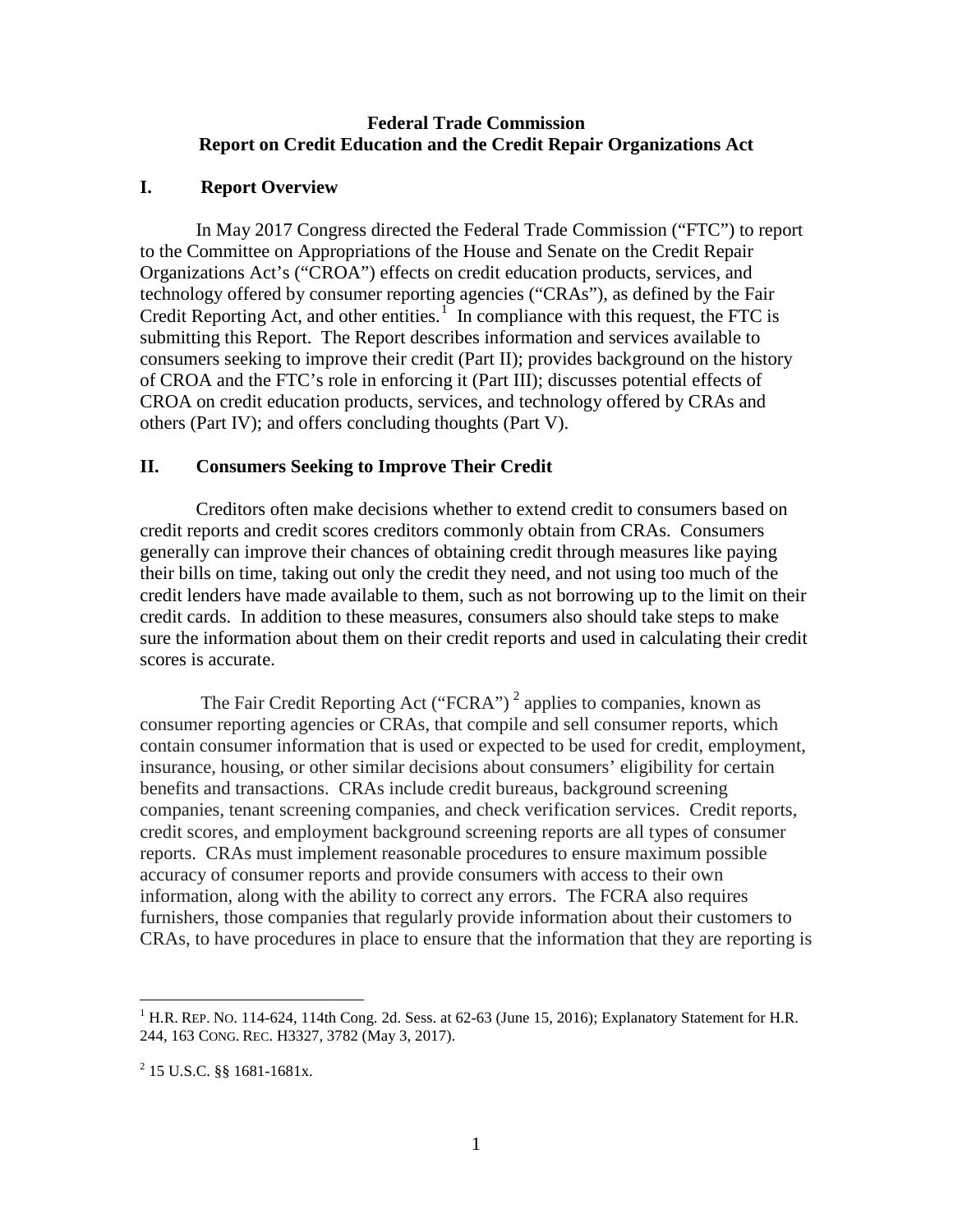accurate and complete and to investigate consumer disputes about the accuracy of the information they provided to CRAs.

Some consumers who are not informed about their credit reports or who are financially distressed and behind on paying their bills may have poor credit scores, which can adversely impact their ability to obtain credit at an affordable rate or at all. Also, sometimes inaccuracies remain on credit reports regardless of consumers' attempts to have them removed.

Several FTC studies have documented problems with the accuracy of the information in the credit reporting system.<sup>[3](#page-1-0)</sup> An FTC study showed that one in four consumers identified inaccuracies in their credit reports, and one in five consumers who identified and obtained correction of such errors saw their credit score rise to a lower credit risk tier.<sup>[4](#page-1-1)</sup> Most consumers who file disputes with CRAs about these errors manage to have the information modified, but some consumers report that errors remain despite their disputes.<sup>[5](#page-1-2)</sup> These findings suggest that a large number of errors persist in credit reports and in many instances have a significant impact on consumers' credit scores, and consumers who are educated about the importance of credit reports and know to file disputes can often improve their credit.

The FCRA includes important protections intended to assist consumers in making sure that CRAs have and use accurate information about them. The FCRA provides consumers with the right to obtain a free annual file disclosure, commonly known as a free credit report, from each of the nationwide consumer reporting agencies.<sup>[6](#page-1-3)</sup> The FCRA also provides consumers with a mechanism for disputing the accuracy of the information in their files and obligates both the CRA and the furnisher (the company that reported the information to the CRA) to reinvestigate and correct inaccurate, incomplete, or obsolete information.<sup>[7](#page-1-4)</sup> These rights enable consumers to stay informed about the contents of their credit report and provide them a method for initiating the correction of errors that can

<span id="page-1-1"></span><sup>4</sup> *See* FTC, Fifth Interim Report, *supra* note 3.

<span id="page-1-0"></span><sup>&</sup>lt;sup>3</sup> At Congress's direction, the FTC conducted these studies and provided interim reports every two years from 2004 – 2012, and a final report. *See, e.g.*, FTC, Report to Congress Under Section 319 of the Fair and Accurate Credit Transactions Act of 2003 (Jan. 2015) ("Final Report"),

https://www.ftc.gov/system/files/documents/reports/section-319-fair-accurate-credit-transactions-act-2003 sixth-interim-final-report-federal-trade/150121factareport.pdf; FTC, Report to Congress Under Section 319 of the Fair and Accurate Credit Transactions Act of 2003 (Dec. 2012) ("Fifth Interim Report"), https://www.ftc.gov/sites/default/files/documents/reports/section-319-fair-and-accurate-credit-transactionsact-2003-fifth-interim-federal-trade-commission/130211factareport.pdf.

<span id="page-1-2"></span><sup>5</sup> *See* FTC, Final Report, *supra* note 3.

<span id="page-1-3"></span> $6$  15 U.S.C. § 1681 $j(a)$ . There are a number of other circumstances under which consumers can obtain a free report, *e.g.*, after they receive an adverse action notice, 15 U.S.C. § 1681j(b).

<span id="page-1-4"></span> $7$  15 U.S.C. §§ 1681i(a), 1681s-2(a)(8); 16 C.F.R. § 660.4.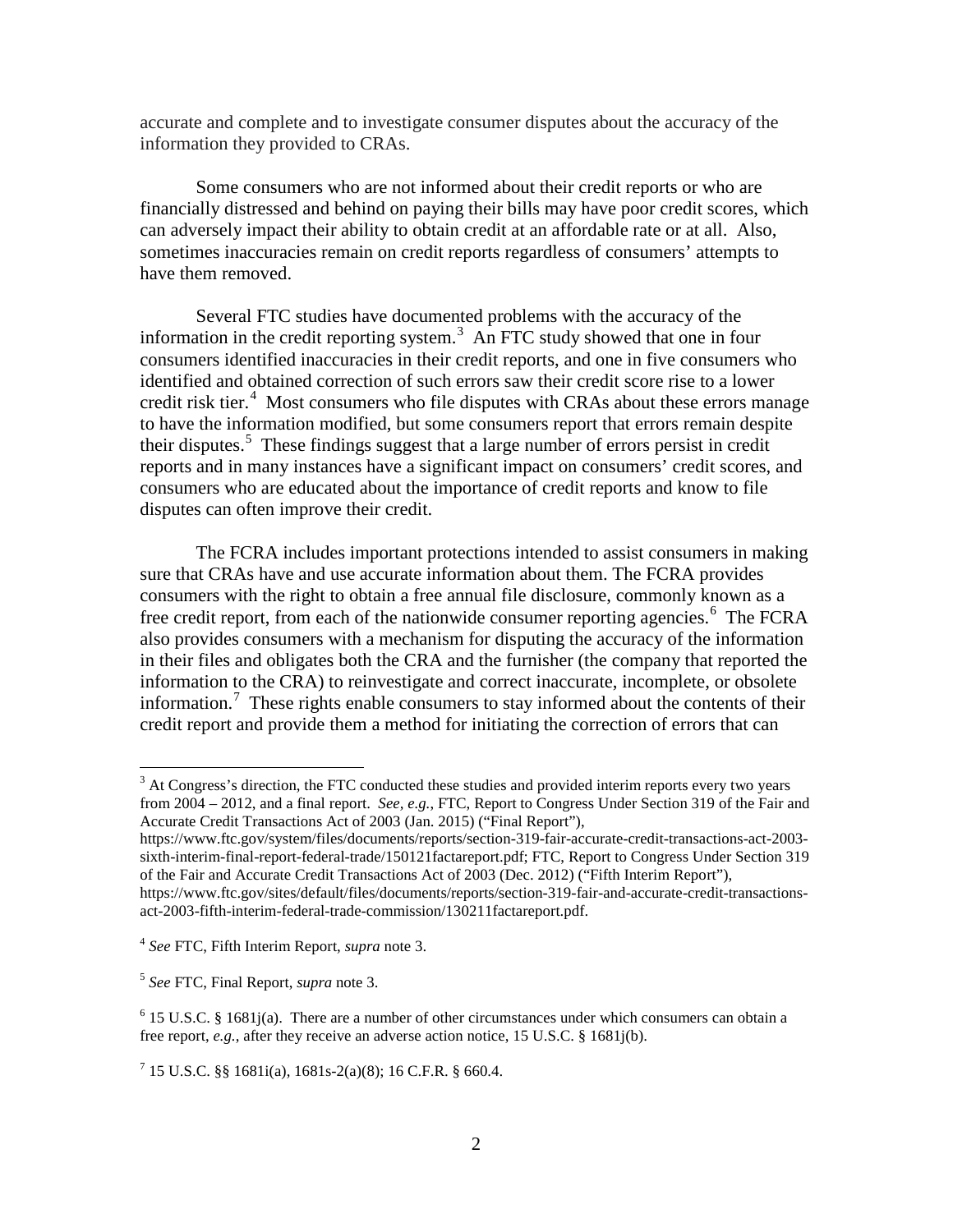detract from their credit. The FCRA also requires that CRAs provide consumers with a "summary of consumer rights," which informs them of their rights under the FCRA, when they provide the free credit report.<sup>[8](#page-2-0)</sup>

The FTC has vigorously enforced the FCRA and the FTC Act to ensure that  $CRAs$  and other entities<sup>[9](#page-2-1)</sup> comply with the law. The FTC has brought several enforcement actions against CRAs when they allegedly violated the FCRA or when their business practices have confused consumers about their FCRA rights, including by deceptively marketing "free" credit reports without adequately disclosing automatic, subsequent costs, and misrepresenting an association with the free credit report consumers are entitled to under federal law.[10](#page-2-2) The proliferation of advertisements for free credit reports attached to programs for which consumers are automatically billed on a recurring basis unless they cancel, known as negative option programs, also caused consumer confusion with their right to obtain a truly free credit report under the FCRA. To address this confusion, Congress directed the FTC to promulgate a rule requiring certain disclosures in these advertisements. $^{11}$ 

In addition, the FTC provides education materials that are aimed at helping consumers to understand and improve their credit, including such publications as "Building a Better Credit Report," "Disputing Errors on Credit Reports," and "Credit

<span id="page-2-2"></span><sup>10</sup> In 2005, Experian entered into a consent order with the FTC to settle allegations that the company misled consumers with claims of free credit reports without adequately disclosing consumers' enrollment in a credit monitoring service for which they would be billed if they did not cancel within the trial period (a billing structure known as a "negative option"). *See Marketer of Free Credit Reports Settles FTC Charges*, FTC (Aug. 16, 2005), https://www.ftc.gov/news-events/press-releases/2005/08/marketer-free-creditreports-settles-ftc-charges. In 2007, the FTC alleged that Experian violated the settlement order by continuing to mislead consumers about a negative option program for its credit monitoring service and entered into another settlement with the company. *See Consumerinfo.com Settles FTC Charges*, FTC (Feb. 21, 2007), https://www.ftc.gov/news-events/press-releases/2007/02/consumerinfocom-settles-ftc-charges.

<span id="page-2-0"></span> <sup>8</sup> 15 U.S.C. § 1681g(c)(2)(A). The CFPB also publishes the Summary of Rights on its website. *See* <sup>A</sup> Summary of Your Rights Under the Fair Credit Reporting Act, CFPB, http://files.consumerfinance.gov/f/201504 cfpb\_summary\_your-rights-under-fcra.pdf (last visited June 23, 2017).

<span id="page-2-1"></span><sup>9</sup> *See, e.g., Spokeo to Pay \$800,000 to Settle FTC Charges Company Allegedly Marketed Information to Employers and Recruiters in Violation of FCRA*, FTC (June 12, 2012), https://www.ftc.gov/newsevents/press-releases/2012/06/spokeo-pay-800000-settle-ftc-charges-company-allegedly-marketed (alleging that data broker Spokeo violated the FCRA by failing to make sure that information it sold was accurate and would be used only for legally permissible purposes, and failing to tell users of its consumer reports about their obligations under the FCRA, including the requirement to notify consumers if the user took an adverse action against the consumer based on information contained in the report).

<span id="page-2-3"></span><sup>&</sup>lt;sup>11</sup> See Free Annual File Disclosures Amendments to Rule to Prevent Deceptive Marketing of Credit Reports and to Ensure Access to Free Annual File Disclosures, 74 Fed. Reg. 52,915 (Oct. 15, 2009); Free Annual File Disclosures, 75 Fed. Reg. 9,726 (Mar. 3, 2010) (codified as 16 C.F.R. pt. 610).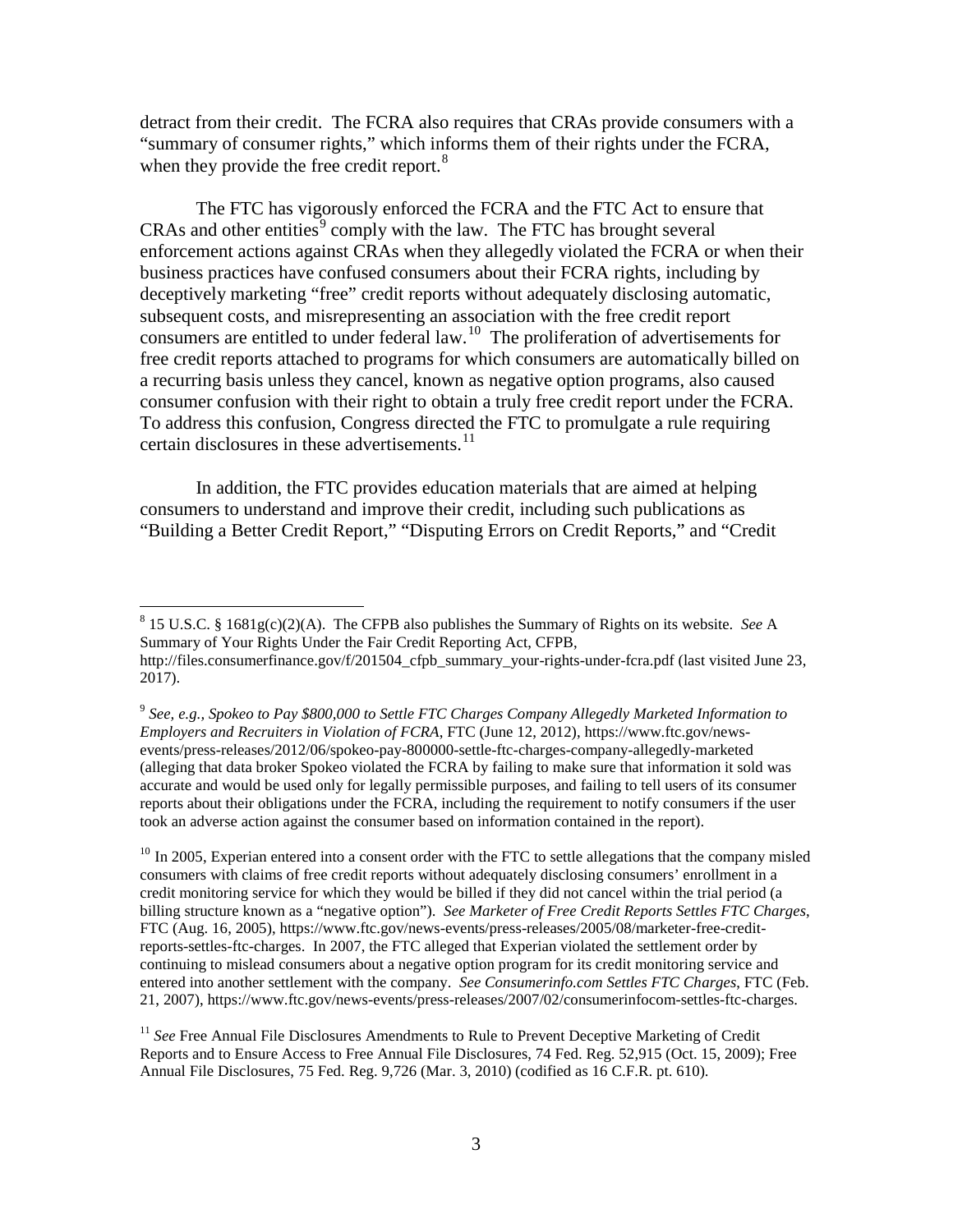Repair: How to Help Yourself."<sup>[12](#page-3-0)</sup> These materials provide advice for improving one's credit, tips for disputing inaccurate or obsolete information on a credit report, and a sample dispute letter. The Consumer Financial Protection Bureau ("CFPB") also provides credit education on a variety of topics, including "Tips for Building and Keeping a Good Credit Score" and "How to Dispute an Error on Your Credit Report."[13](#page-3-1)  Many state attorneys general also provide credit education materials.<sup>[14](#page-3-2)</sup> Non-profit organizations also provide personalized credit education for consumers that can help consumers learn to better handle their finances and, in time, improve their credit scores.<sup>15</sup>

Private firms also offer a variety of services to assist consumers with credit concerns to supplement these statutory rights and government efforts. Credit monitoring firms market and advertise services that purportedly will assist consumers in maintaining or improving their credit through addressing inaccuracies in the information CRAs have about them. Credit monitoring firms track activity on credit reports of consumers<sup>[16](#page-3-4)</sup> and usually alert consumers if: (a) a company checks one's credit history, (b) new credit is extended in the name of a consumer, (c) a creditor or debt collector has reported an account to a CRA as being delinquent or in default, (d) public records show a consumer has filed for bankruptcy, (e) a judgment has been entered against the consumer, (f) the consumer's credit limit has changed, or (g) the consumer's personal information has

<span id="page-3-1"></span><sup>13</sup> *See Credit Reports and Scores*, CFPB[, https://www.consumerfinance.gov/consumer-tools/credit-reports](https://www.consumerfinance.gov/consumer-tools/credit-reports-and-scores)[and-scores](https://www.consumerfinance.gov/consumer-tools/credit-reports-and-scores) (last visited June 23, 2017).

<span id="page-3-2"></span><sup>14</sup> *See*, *e.g.*, *Credit Repair*, THE ATTORNEY GENERAL OF TEXAS KEN PAXTON, https://www.texasattorneygeneral.gov/cpd/credit-repair (last visited Aug. 17, 2017); *Credit Reporting*, ILLINOIS ATTORNEY GENERAL LISA MADIGAN, http://www.illinoisattorneygeneral.gov/consumers/creditreport.html (last visited Aug. 17, 2017).

<span id="page-3-3"></span><sup>15</sup> For example, the National Foundation for Credit Counseling certifies member agencies that provide free or low-cost counseling. *See* https://www.nfcc.org.

<span id="page-3-0"></span> <sup>12</sup> *See Building a Better Credit Report*, FTC (May 2014), [https://www.consumer.ftc.gov/articles/pdf-0032](https://www.consumer.ftc.gov/articles/pdf-0032-building-a-better-credit-report.pdf) [building-a-better-credit-report.pdf;](https://www.consumer.ftc.gov/articles/pdf-0032-building-a-better-credit-report.pdf) *Disputing Errors on Credit Reports*, FTC (Feb. 2017),

[https://www.consumer.ftc.gov/articles/0151-disputing-errors-credit-reports;](https://www.consumer.ftc.gov/articles/0151-disputing-errors-credit-reports) and *Credit Repair: How to Help Yourself*, FTC (Nov. 2012) , [https://www.consumer.ftc.gov/articles/0058-credit-repair-how-help](https://www.consumer.ftc.gov/articles/0058-credit-repair-how-help-yourself)[yourself.](https://www.consumer.ftc.gov/articles/0058-credit-repair-how-help-yourself) *See also Sample Letter for Disputing Errors on Your Credit Report*, FTC (Aug. 2013), [https://www.consumer.ftc.gov/articles/0384-sample-letter-disputing-errors-your-credit-report;](https://www.consumer.ftc.gov/articles/0384-sample-letter-disputing-errors-your-credit-report) *Coping with Debt*, FTC (Nov. 2012)[, https://www.consumer.ftc.gov/articles/0150-coping-debt;](https://www.consumer.ftc.gov/articles/0150-coping-debt) *Free Credit Reports*, FTC (Mar. 2013)[, https://www.consumer.ftc.gov/articles/0155-free-credit-reports;](https://www.consumer.ftc.gov/articles/0155-free-credit-reports) *Credit Scores*, FTC (Sept. 2013)[, https://www.consumer.ftc.gov/articles/0152-credit-scores;](https://www.consumer.ftc.gov/articles/0152-credit-scores) *Choosing a Credit Counselor*, FTC (Nov. 2012), [https://www.consumer.ftc.gov/articles/0153-choosing-credit-counselor;](https://www.consumer.ftc.gov/articles/0153-choosing-credit-counselor) and *Credit Repair Scams*, FTC (Aug. 2012), [https://www.consumer.ftc.gov/articles/0225-credit-repair-scams.](https://www.consumer.ftc.gov/articles/0225-credit-repair-scams) These materials are available on the FTC's website, and the FTC offers free printed copies.

<span id="page-3-4"></span><sup>&</sup>lt;sup>16</sup> Unlike credit monitoring services, identity monitoring services alert consumers if information about them (*e.g.*, bank account information or Social Security numbers) is being used in ways that generally do not show up on credit reports yet still could be harmful to consumers. *See Identity Theft Protection Services*, FTC (Mar. 2016), https://www.consumer.ftc.gov/articles/0235-identity-theft-protection-services.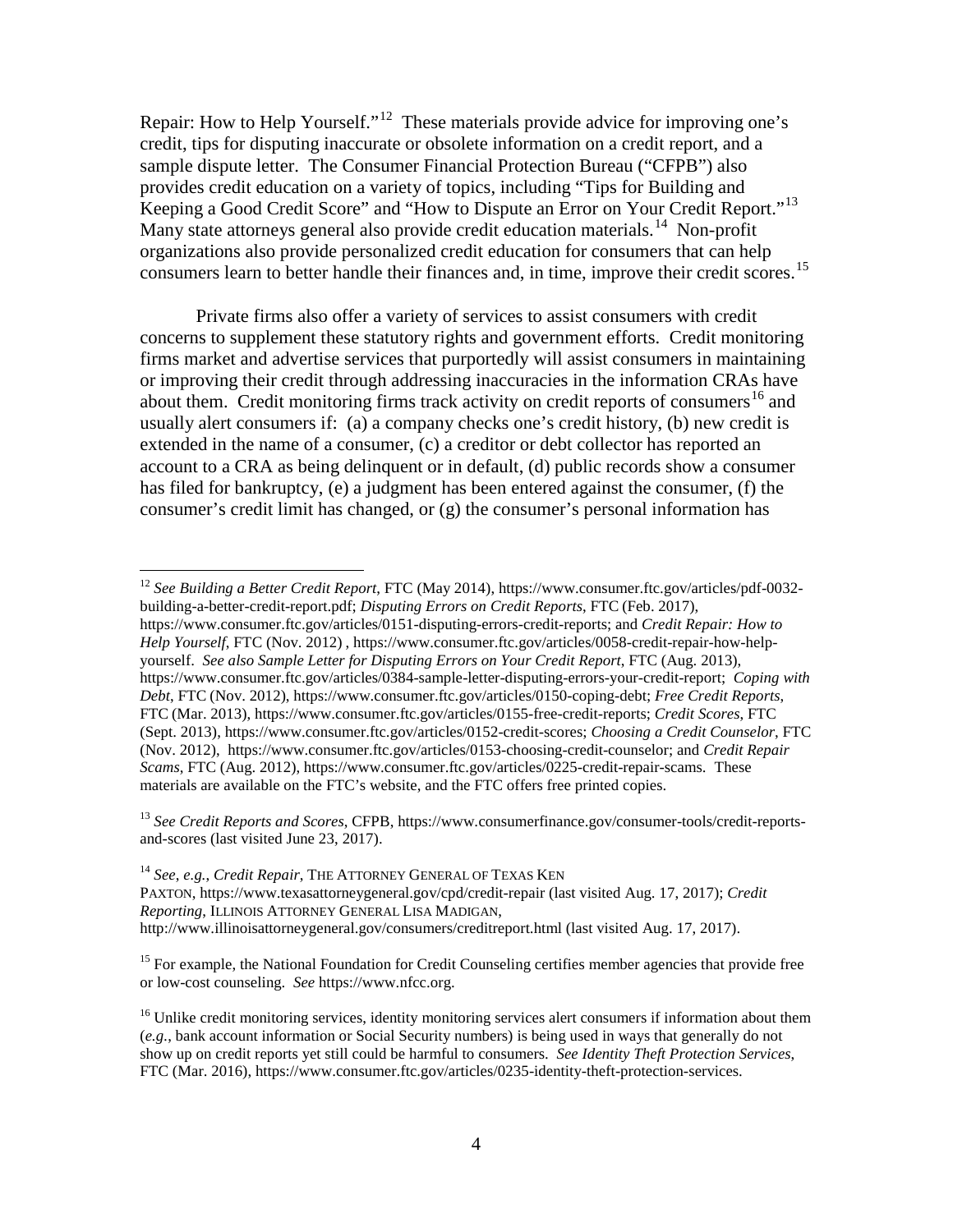changed.<sup>17</sup> If credit monitoring services inform consumers that information on their credit reports is inaccurate (e.g., they arise from a mistake or identity theft), consumers can exercise their rights under the FCRA to have CRAs correct this inaccurate information. Some credit monitoring firms are subsidiaries or affiliates of CRAs.

Private firms also sell consumers a wide variety of credit education goods and services to assist them in dealing with credit concerns.<sup>18</sup> CRAs and other firms, for example, offer and provide consumers with "educational" credit scores and related information about what factors increase or decrease these scores. These scores typically are not the actual credit scores lenders would use to make credit decisions about consumers, because the scores the lenders purchase from CRAs are likely to be generated using different scoring models and different information than educational scores. Nevertheless, some consumers may decide to purchase such educational credit scores and related information to obtain a general sense of their creditworthiness and of how changing their behavior could affect their credit scores.

Finally, credit repair firms typically offer services specifically targeted at making consumers appear more creditworthy.<sup>19</sup> Credit repair firms may contact CRAs on behalf of consumers and demand that CRAs delete adverse information on credit reports that is inaccurate or obsolete. Credit repair scams often demand that CRAs delete not only adverse information on credit reports that is inaccurate or obsolete but also delete adverse information that is accurate and not obsolete, i.e., information that is highly relevant to prospective lenders in making decisions whether to extend credit. Even more problematic, credit repair scams also may offer to assist consumers in trying to obtain a new credit identity. These scams frequently direct consumers to apply to the Internal Revenue Service for an Employee Identification Number ("EIN") and then tell consumers to use the EIN rather than their Social Security numbers on loan applications. Consumers who lie on a credit application, misrepresent their Social Security numbers, or obtain an Employee Identification Number from the IRS under false pretenses violate federal criminal laws.

## <span id="page-4-4"></span>**III. The Credit Repair Organizations Act**

The FTC plays an important role in enforcing federal consumer protection laws that apply to the credit repair industry. As part of its broad mandate to protect consumers, the FTC enforces the Federal Trade Commission Act, which prohibits unfair or deceptive acts or practices that are in or affect commerce.<sup>[20](#page-4-3)</sup> The FTC also enforces CROA, which specifically pertains to credit repair services.<sup>[21](#page-4-4)</sup>

<span id="page-4-3"></span> $20$  15 U.S.C. § 45.

<span id="page-4-0"></span> <sup>17</sup> *See id.*

<span id="page-4-1"></span> $18$  Some service providers, such as credit card companies, may offer their customers similar services.

<span id="page-4-2"></span><sup>19</sup> *See Credit Repair Scams*, FTC (Aug. 2012), https://www.consumer.ftc.gov/articles/0225-credit-repairscams.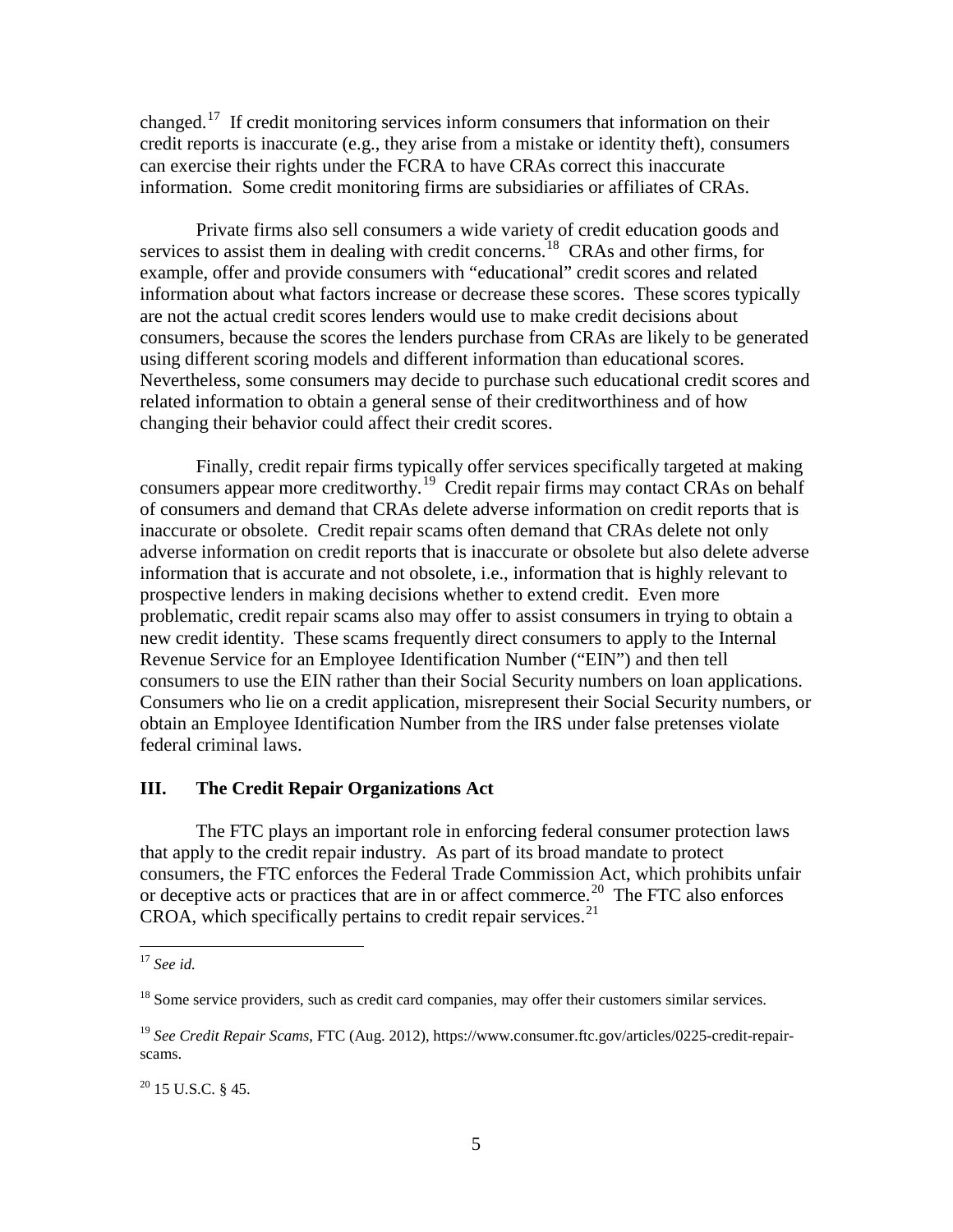Congress enacted CROA to protect the public from unfair or deceptive practices by credit repair organizations ("CROs") and to provide consumers with "the information necessary to make an informed decision."<sup>[22](#page-5-0)</sup> CROA's protections include prohibiting CROs from making deceptive claims to consumers<sup>[23](#page-5-1)</sup> or charging fees prior to fully performing services,<sup>[24](#page-5-2)</sup> and requiring consumers be provided with pre-sale disclosures and a written contract.<sup>25</sup> In considering proposed legislation that was a precursor to CROA, the Senate Committee on Banking, Housing and Urban Affairs recognized that credit repair services may benefit consumers, but also recognized that consumer concern about the impact of poor credit had created fertile ground for the growth of fraudulent business models that offered an illusory "quick fix" to credit problems at a substantial price.<sup>[26](#page-5-4)</sup> Citing FTC testimony, the Committee noted that "[f]raudulent companies that lead consumers to believe that the companies can 'repair' bad credit histories have bilked consumers [out] of millions of dollars in the past several years  $\dots$ <sup>[27](#page-5-5)</sup>

In connection with the same proposed legislation, the House Committee on Banking, Finance and Urban Affairs recognized that "representations by credit repair clinics are often misleading, and consumers, mostly low- and moderate-income individuals, are cheated out of the money they paid for services."[28](#page-5-6) The Committee further explained that CROA was intended to provide consumers with "necessary information about credit repair organizations so that they can make informed decisions regarding the purchase of their services and to protect the public from unfair and deceptive advertising and business practices by the industry."<sup>29</sup> House discussion of the bill included the observation that prohibiting credit repair organizations from collecting

 $\overline{a}$ 

<span id="page-5-1"></span><sup>23</sup> 15 U.S.C. § 1679b(a).

<span id="page-5-2"></span> $24$  15 U.S.C. § 1679b(b).

<span id="page-5-3"></span><sup>25</sup> 15 U.S.C. §§ 1679c-d.

<span id="page-5-4"></span> $^{26}$  S. REP. No. 103-209, at  $*7$  (1993), pertaining to the Consumer Reporting Reform Act of 1994, S. 783, 103rd Cong. This bill, and previously introduced versions of this bill, contained substantially the same language as that subsequently enacted in CROA.

<span id="page-5-5"></span><sup>27</sup> *Id.* (citing FTC testimony before the Committee on May 27, 1993).

<span id="page-5-6"></span><sup>28</sup> H.R. REP. No. 103-486, at \*59 (1994), pertaining to the Consumer Reporting Reform Act of 1994, H.R. 1015, 103rd Cong.

<span id="page-5-7"></span><sup>29</sup> *Id*.

<sup>21</sup> 15 U.S.C. §§ 1679-1679j.

<span id="page-5-0"></span> $22$  15 U.S.C. § 1679(b).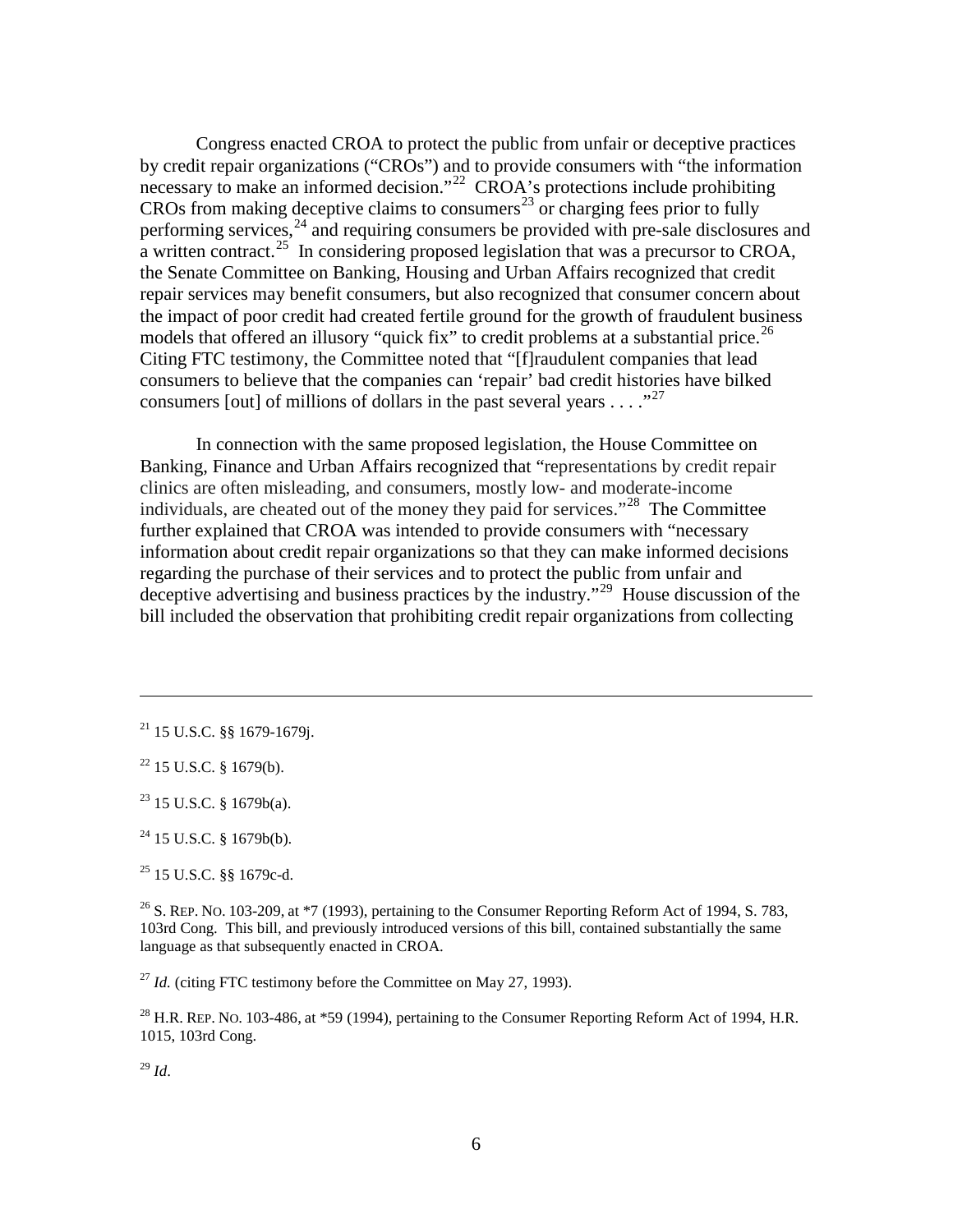payment until they have fully performed the services would "help weed out the corrupt actors in this growing industry."[30](#page-6-0) 

In a hearing related to another piece of substantially similar legislation prior to enactment of CROA, the Committee expressed concern about credit repair companies that overpromise and under deliver:

Credit repair clinics pose a threat to consumers who can least afford it. These organizations hold out the promise of a quick credit fix at a high cash price. They prey on consumers whose often dire straits and dreams of a better life make them susceptible to the false promises of unscrupulous credit clinic operators.<sup>31</sup>

CROA contains several provisions aimed at protecting consumers when they interact with CROs. CROA defines a "credit repair organization" as follows:

any person who uses any instrumentality of interstate commerce or the mails to sell, provide, or perform (or represent that such person can or will sell, provide, or perform) any service, in return for the payment of money or other valuable consideration, for the express or implied purpose of  $-$  (i) improving any consumer's credit record, credit history, or credit rating; or (ii) providing advice or assistance to any consumer with regard to any activity or service described in clause  $(i)$ ....<sup>[32](#page-6-2)</sup>

By including this broad definition of a CRO to which CROA applies, CROA prevents entities offering credit repair services from evading the law.

CROA contains prohibitions and requirements to protect consumers from the harmful conduct of some CROs. CROs cannot make deceptive claims, or advise others to make such claims, with respect to any consumer's credit worthiness, credit standing, or credit capacity to any CRA, creditor, or potential creditor.<sup>[33](#page-6-3)</sup> Further, CROs cannot charge fees prior to fully performing services.<sup>34</sup> CROs also must provide consumers with

<span id="page-6-2"></span> $32$  15 U.S.C. § 1679a(3).

<span id="page-6-3"></span> $33$  15 U.S.C. § 1679b(a).

<span id="page-6-0"></span> $30\,$  140 CONG. REC. E1247-01, E1247 (1994), pertaining to the Consumer Reporting Reform Act of 1994, H.R. 1015, 103rd Cong. Consistent with this rationale, the FTC has imposed advance fee bans on providers of debt relief services and mortgage assistance relief services, among others, based on findings of widespread deception in those industries. *See* Telemarketing Sales Rule ("TSR"), 16 C.F.R. §§ 310.4(a)(2)-(5)(i); Mortgage Assistance Relief Services Rule ("MARS Rule"), 16 C.F.R. § 322.5(a).

<span id="page-6-1"></span><sup>31</sup> *Credit Repair Organizations Act: Hearing on H.R. 458, A Bill to Prevent Consumer Abuse by Credit Repair Organizations, Before the H. Subcomm. on Consumer Affairs and Coinage of the Comm. on Banking, Finance, and Urban Affairs*, 100th Cong. 1-2 (1988).

<span id="page-6-4"></span><sup>34</sup> 15 U.S.C. § 1679b(b).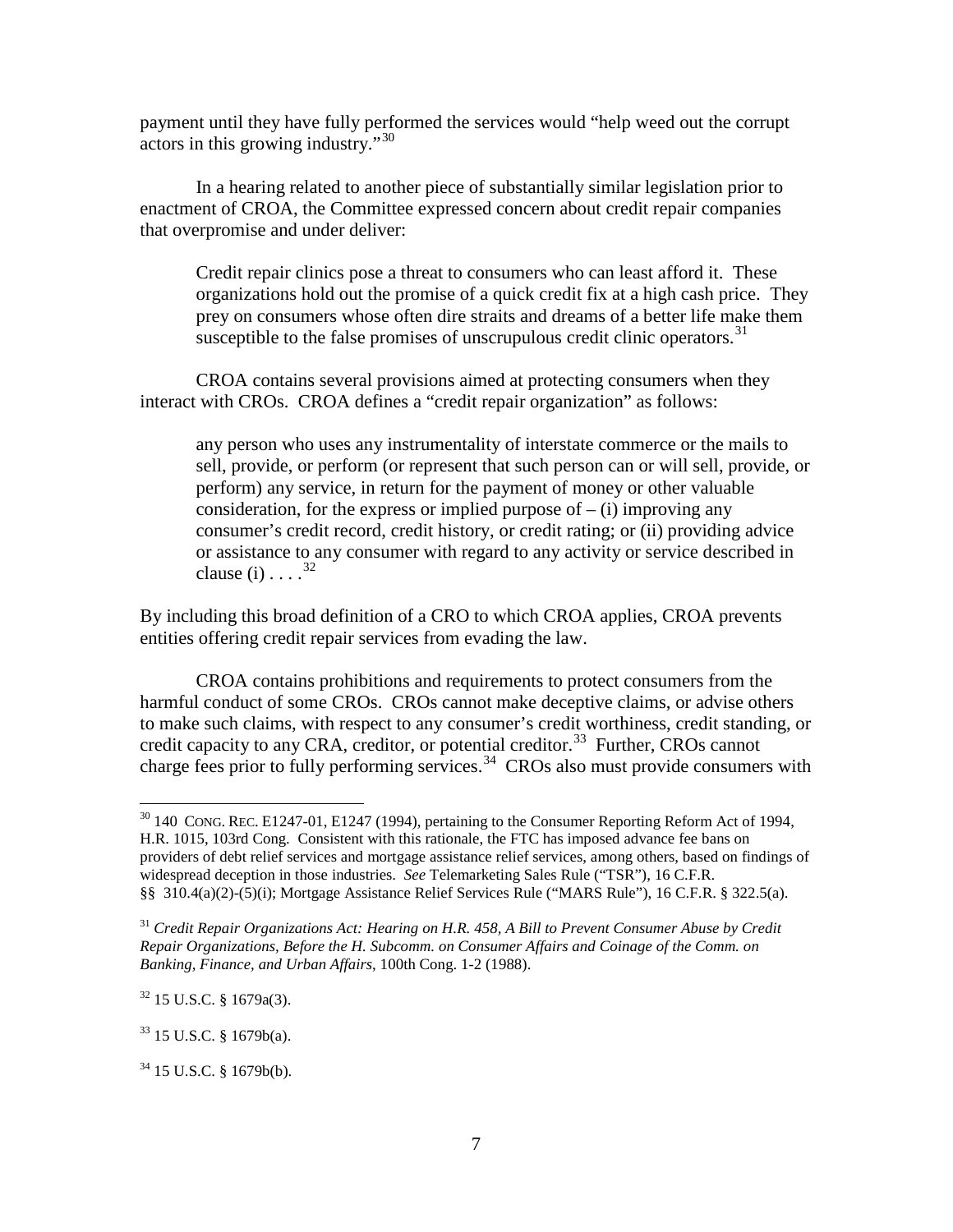pre-sale disclosures and a written contract.<sup>[35](#page-7-0)</sup> The pre-sale disclosures inform consumers of their rights with respect to their credit files and CROA, including their right to dispute inaccurate information by contacting credit bureaus directly, their right to obtain credit reports and credit bureaus' obligation to provide someone to help consumers interpret the information in their credit files, and consumers' right to sue CROs that violate CROA. CROs further must provide consumers with a cancellation form and with the right to cancel without penalty for three days after entering into a contract.<sup>[36](#page-7-1)</sup> In light of the statute's text and structure, some courts have interpreted CROA's three-day right of cancellation to function as a three-day cooling-off period before CROs can begin to provide services. [37](#page-7-2)

Congress gave the FTC the authority to enforce CROA.[38](#page-7-3) CROA also provides for state<sup>[39](#page-7-4)</sup> and private rights of action.<sup>40</sup> Prior to the enactment of CROA, state authorities struggled to enforce state laws concerning credit repair. In testimony to Congress, two Maryland consumer protection authorities explained that the state "has encountered difficulties in attempting to enforce" its credit repair organization law and that the "most significant roadblock  $\ldots$  is that of state boundaries."<sup>41</sup> In addition, then-FTC Chairman Daniel Oliver wrote in a letter to Congress that a private right of action under CROA would provide consumers "with a mechanism for recovering, at a minimum, the fees paid to a violative organization" and encourage companies to comply. $42$ 

The FTC has vigorously enforced CROA. For example, the FTC recently sued Strategic Student Solutions, a company that allegedly bilked individual consumers out of hundreds or thousands of dollars and did not improve their credit or alleviate their debts,

<span id="page-7-4"></span> $39$  15 U.S.C. § 1679h(c).

<span id="page-7-5"></span><sup>40</sup> 15 U.S.C. § 1679g.

<span id="page-7-6"></span><sup>41</sup> *Credit Repair Organizations Act: Hearing on H.R. 458, A Bill to Prevent Consumer Abuse by Credit Repair Organizations, Before the H. Subcomm. on Consumer Affairs and Coinage of the Comm. on Banking, Finance, and Urban Affairs*, 100th Cong. 135 (1988) (statement of George L. Rayburn and George Jones).

<span id="page-7-7"></span><sup>42</sup> *Id.* at 178 (letter of Chairman Daniel Oliver, May 11, 1987).

<span id="page-7-0"></span> <sup>35</sup> 15 U.S.C. § 1679c-d.

<span id="page-7-1"></span><sup>36</sup> 15 U.S.C. § 1679e.

<span id="page-7-2"></span><sup>37</sup> *See U.S. v. Cornerstone Wealth Corp.*, 2006 U.S. Dist. LEXIS 8294, at \*2-4, 10 (N.D. Tex. Mar. 3, 2006) (finding that a contrary reading "would render several provisions of CROA superfluous"); *FTC v. Gill*, 71 F. Supp. 2d 1030, 1036 (C.D. Cal. 1999) (describing the provisions of CROA, including that CROs may not provide services until (1) the consumer has signed a written and dated contract for the purchase of such service, and (2) three business days have passed since the date the contract was signed).

<span id="page-7-3"></span> $38$  15 U.S.C. § 1679h(a)-(b).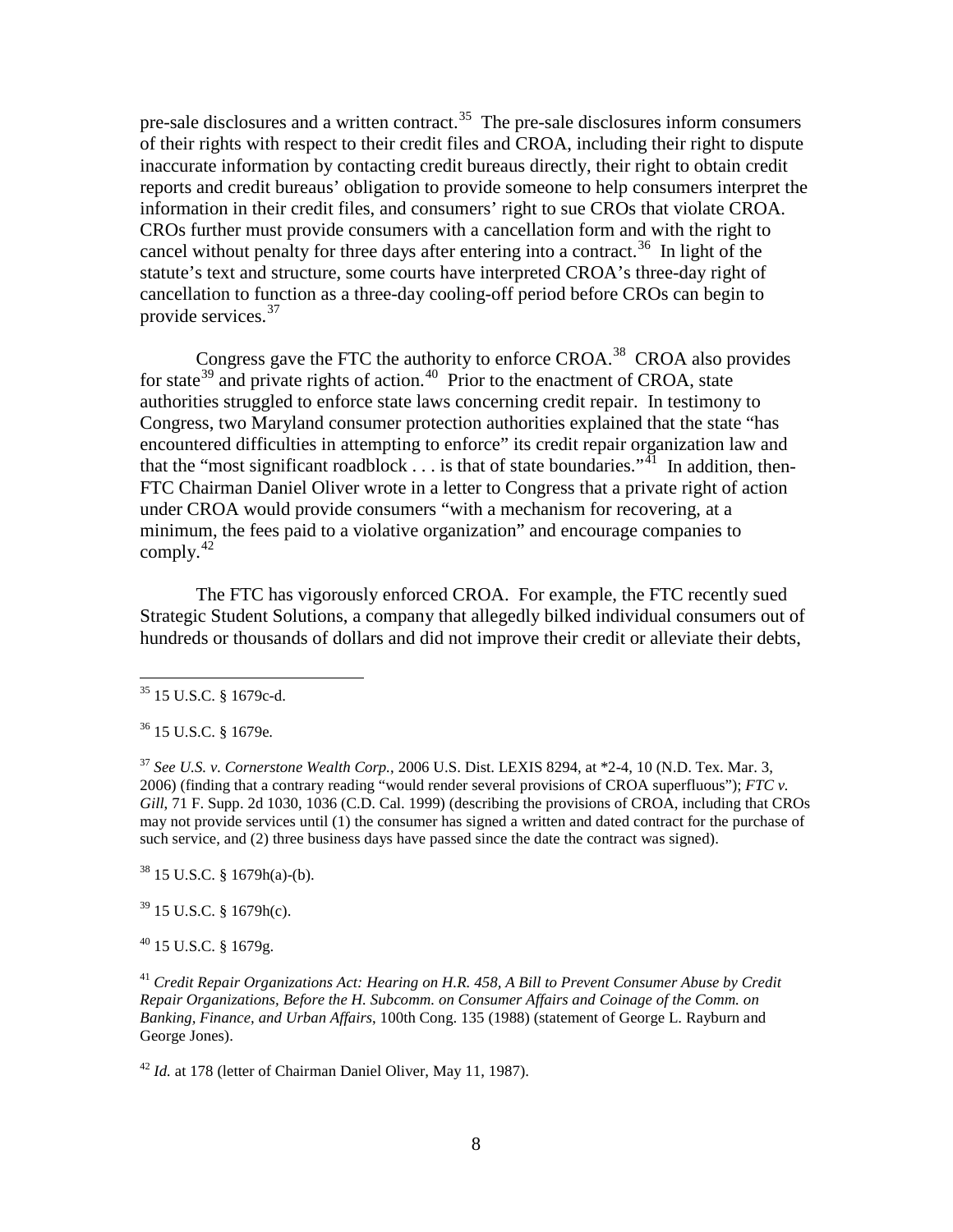despite promising them a "unique, legal, and fast way to improve your FICO score" and claiming that it had "assisted thousands of consumers  $\dots$  to rebuild their credit."<sup>43</sup> The FTC alleged that one victim in that case, a service member, paid approximately \$750 to be enrolled in a student loan forgiveness program, only to learn the defendants pocketed her money and never contacted her loan servicer, causing her to miss payments and her credit score to decrease. [44](#page-8-1) The FTC also sued Consumer Assistance Project, a company that allegedly charged upfront fees, did not deliver on its promises to reduce consumers' student loan debts and repair their credit, and did not provide disclosures required by CROA. [45](#page-8-2) In another recent case, the FTC brought an action against "FTC Credit Solutions," a company that allegedly impersonated the agency, claimed that a new federal law allowed the deletion of debts, and guaranteed that it would obtain a 700 credit score for all consumers, regardless of their current credit score.<sup>[46](#page-8-3)</sup> In addition to bringing individual cases,  $47$  the FTC has conducted multiple law enforcement sweeps of fraudulent credit repair operations. [48](#page-8-5)

<span id="page-8-2"></span><sup>45</sup> *See FTC Cracks Down on Debt Relief Schemes Targeting Student Loan and Mortgage Borrowers*, FTC (May 25, 2016), https://www.ftc.gov/news-events/press-releases/2016/05/ftc-cracks-down-debt-reliefschemes-targeting-student-loan.

<span id="page-8-3"></span><sup>46</sup> *See At FTC's Request, Court Shuts Down Credit Repair Scam That Impersonates FTC*, FTC (March 27, 2015), https://www.ftc.gov/news-events/press-releases/2015/03/ftcs-request-court-shuts-down-creditrepair-scam-impersonates-ftc.

<span id="page-8-4"></span><sup>47</sup> *See also FTC v. One or More Unknown Parties Doing Business As American Bill Pay Organization and American Benefits Foundation*, FTC (Aug. 22, 2014), https://www.ftc.gov/news-events/pressreleases/2014/08/ftc-asks-court-shut-down-phony-debt-relief-credit-repair-scheme; *FTC v. DebtPro 123 LLC*, FTC (June 3, 2014), https://www.ftc.gov/news-events/press-releases/2014/06/ftc-charges-operationselling-bogus-debt-relief-services; *FTC v. RMCN Credit Services, Inc.*, FTC (Oct. 13, 2011), https://www.ftc.gov/news-events/press-releases/2011/10/ftc-charges-credit-repair-operators-misleadingcredit-bureaus.

<span id="page-8-5"></span><sup>48</sup> *See 'Operation Clean Sweep': FTC and State Agencies Target 36 'Credit Repair' Operations*, FTC (Oct. 23, 2008), https://www.ftc.gov/news-events/press-releases/2008/10/operation-clean-sweep-ftc-and-stateagencies-target-36-credit; *Project Credit Despair Snares 20 Credit Repair Scammers*, FTC (Feb. 2, 2006), https://www.ftc.gov/news-events/press-releases/2006/02/project-credit-despair-snares-20-credit-repairscammers; *Credit Identity Defendants Settle FTC Charges*, FTC (Oct. 21, 1999), https://www.ftc.gov/news-events/press-releases/1999/10/credit-identity-defendants-settle-ftc-charges; *Credit Repair? Buyer Beware! FTC, States Announce Crackdown on Scams That Bilk Consumers*, FTC

<span id="page-8-0"></span> <sup>43</sup> *See FTC Stops Operators of Unlawful Student Debt Relief and Credit Repair Scheme*, FTC (May 25, 2017), https://www.ftc.gov/news-events/press-releases/2017/05/ftc-stops-operators-unlawful-student-debtrelief-credit-repair.

<span id="page-8-1"></span><sup>44</sup> *See* Plaintiff's Ex Parte Motion for Temporary Restraining Order, Asset Freeze, Appointment of a Receiver, Immediate Access, and Other Equitable Relief, and an Order to Show Cause Why a Preliminary Injunction Should Not Issue and Memorandum in Support, Exhibit PX08 at 00672-76, *FTC v. Strategic Student Solutions LLC*, No. 17 Civ. 80619 (S.D. Fla. May 15, 2017), ECF No. 7-19. A representative from Strategic Student Solutions also allegedly rushed a disabled veteran who had just taken medication through the sign-up process. *See* Plaintiff's Supplemental Memorandum in Support of Its Motion for an Order to Show Cause Why a Preliminary Injunction Should Not Issue, Exhibit PX25 Att. JJ at 1379:12-15 (S.D. Fla. May 25, 2017), ECF No. 39-2.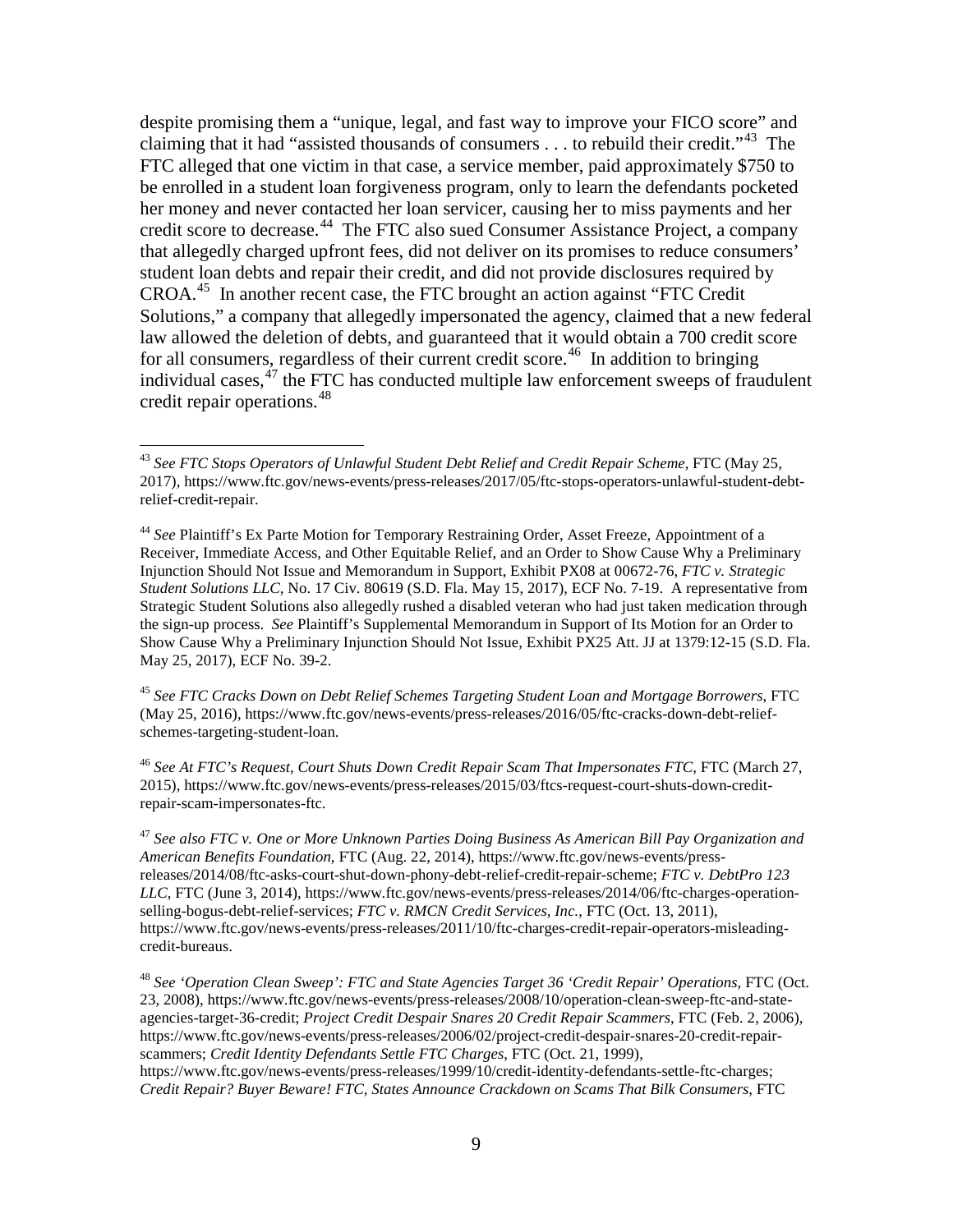The states also have brought law enforcement actions against CROs. Some of these cases have involved credit education or similar products, such as *Arkansas v. Seibert*. [49](#page-9-0) The *Seibert* defendants, operating at times under the name "Arkansas Credit Education," promised to help consumers "develop credit knowledge and learn what it takes to maintain their credit excellence," and that their services would improve consumers' credit worthiness.<sup>[50](#page-9-1)</sup> The State of Arkansas alleged that the defendants' services were a sham, and that the defendants violated CROA in several ways, including falsely promising consumers improved credit worthiness, failing to disclose that accurate and non-obsolete entries cannot be removed from a credit report, and charging illegal advance fees.<sup>[51](#page-9-2)</sup> The parties agreed to a consent judgment that barred the defendants from operating in the credit repair industry and required that the defendants pay more than  $$470,000.<sup>52</sup>$  $$470,000.<sup>52</sup>$  $$470,000.<sup>52</sup>$ 

There also have been many private actions brought against CROs for violating CROA. In *Stout v. Freescore, LLC*, for example, the plaintiff alleged that the defendant violated CROA by charging fees prior to the completion of its credit repair services.<sup>[53](#page-9-4)</sup> The Ninth Circuit held that Freescore was a CRO within the meaning of CROA because it offered a service for the implied purpose of providing advice or assistance to consumers to improve their credit record, history, or rating when it advertised that its service would help consumers "[s]pot damaging inaccuracies" on their credit reports and help consumers "climb to financial freedom."<sup>[54](#page-9-5)</sup> The court then remanded to the district court for a ruling on whether Freescore had violated CROA; the parties voluntarily dismissed the action before a final ruling.<sup>[55](#page-9-6)</sup>

<span id="page-9-0"></span> $^{49}$  No. 09-cv-960 (E.D. Ark. filed Dec. 29, 2009).

<span id="page-9-1"></span><sup>50</sup> Complaint at 10, *Seibert*, No. 09-cv-960, ECF No. 1.

<span id="page-9-2"></span><sup>51</sup> *Id.* at 11, 17-18.

<span id="page-9-3"></span><sup>52</sup> Consent Judgment at 6-8, *Seibert*, No. 09-cv-960, ECF No. 28; *see also Colorado Attorney General Sues Veracity Credit Consultants*, CONSUMER AFFAIRS (Feb. 25, 2010), https://www.consumeraffairs.com/news04/2010/02/co\_veracity\_credit.html (describing Colorado case against credit repair company that promised to repair or erase bad credit and charged advance fees).

<span id="page-9-4"></span><sup>53</sup> 743 F.3d 680, 685-87 (9th Cir. 2014).

<span id="page-9-5"></span><sup>54</sup> *Id.* 

 $\overline{a}$ 

<span id="page-9-6"></span><sup>55</sup> *See id.* at 688; *Stout v. Freescore*, Joint Stipulation of Voluntary Dismissal, No. 2:10 Civ. 4395 (C.D. Cal. Apr. 22, 2014). *See also Zimmerman v. Puccio*, 613 F.3d 60, 72 (1st Cir. 2010) (holding that defendants' company was a CRO because it provided "credit counseling aimed at improving future creditworthy behavior" and that it violated  $\S 1679b(a)(3)$  when it advertised itself as a non-profit credit counseling service but subsequently transferred its customers' accounts to a for-profit for servicing, misleading consumers). *But see Hillis v. Equifax Consumer Servs., Inc*., 237 F.R.D. 491, 511-17 (N.D. Ga. 2006) (holding that a subsidiary of a CRA that provided credit advice to consumers so that the consumer

<sup>(</sup>Mar. 5, 1998), https://www.ftc.gov/news-events/press-releases/1998/03/credit-repair-buyer-beware-ftcstates-announce-crackdown-scams.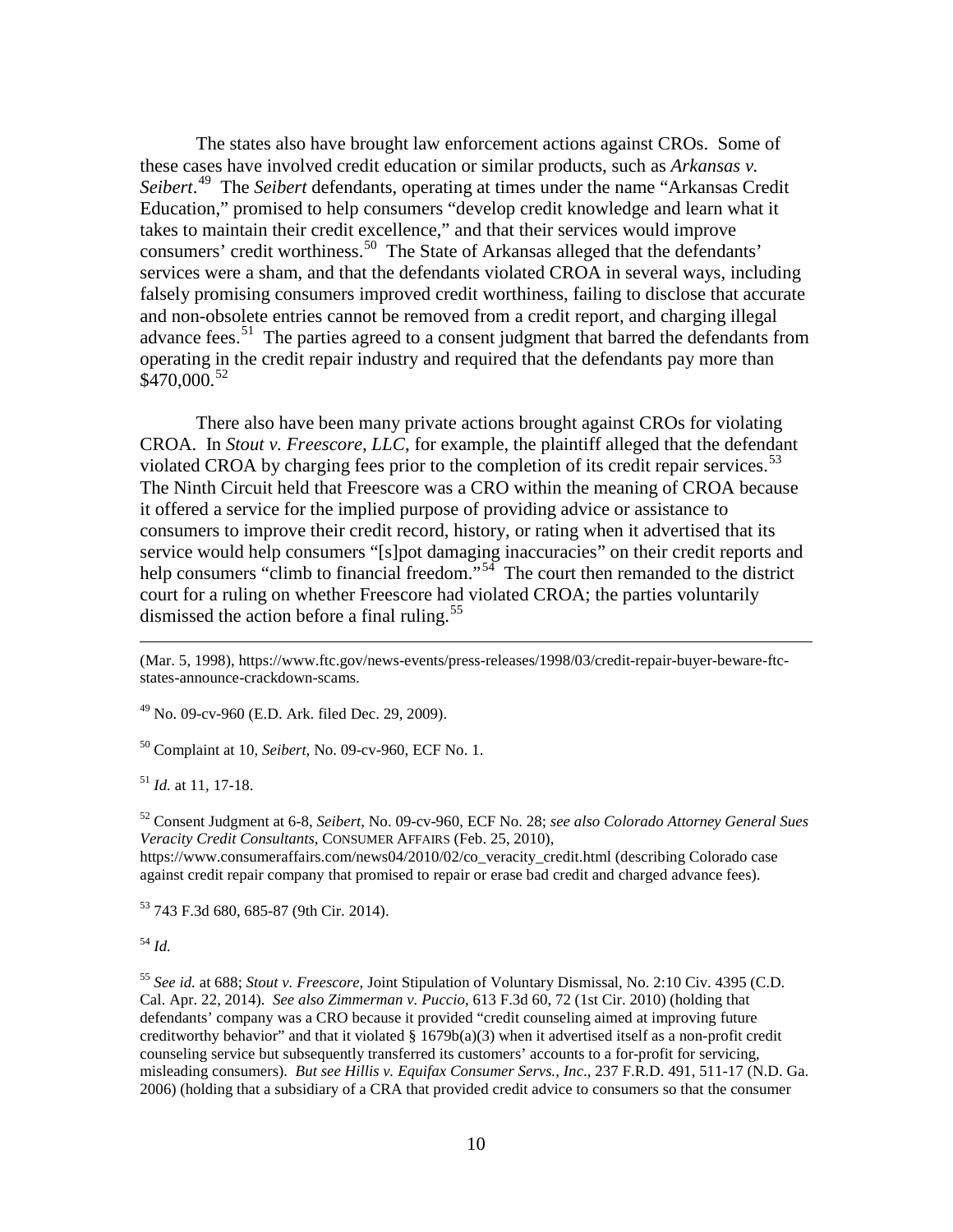Some consumers have filed private actions alleging that CRAs (or their subsidiaries or affiliates) violated CROA. For example, in *Helms v ConsumerInfo.com, Inc.*, private plaintiffs sued ConsumerInfo.com, a subsidiary of Experian, for violations of CROA.<sup>[56](#page-10-0)</sup> ConsumerInfo.com provided credit scores, credit reports, and credit check monitoring services, advertised that its services would allow consumers to "monitor and manage" their credit, and gave advice for disputing inaccuracies on credit reports.<sup>[57](#page-10-1)</sup> The plaintiff, who had signed up for defendant's credit monitoring service, alleged that ConsumerInfo.com violated several requirements of CROA because it charged upfront fees and it failed to provide the required disclosure, cancellation form, and a written contract. ConsumerInfo.com conceded that it charged the fees and did not provide the materials; however, it argued that it was not a CRO and was therefore not required to comply with CROA.<sup>[58](#page-10-2)</sup> The court held otherwise, finding that the company made implied promises to help consumers improve their credit ratings and that its actions violated  $CROA.<sup>59</sup>$  $CROA.<sup>59</sup>$  $CROA.<sup>59</sup>$ 

# **IV. CROA's Potential Effects on Credit Education Products, Services, and Technology**

Congress has specifically asked the FTC to consider "the benefits of consumer access to credit education and improvement services, and the extent to which CROA impedes the research, development, and provision of new credit education products, services, and technology in the marketplace" by CRAs.<sup>[60](#page-10-4)</sup> The FTC views consumer education, including credit education, to be beneficial to consumers and does not have evidence that the costs of current CROA requirements outweigh the benefits.

One way to consider this request is through an application of microeconomic principles. In theory, any policy that affects costs or benefits to individuals or firms is also likely to change consumer or firm behavior. Policies that increase costs to consumers will generally lead to less use of the more costly good or service, while policies that decrease costs will generally lead to more use of the good or service, all else equal. Policies that increase costs to firms generally lead to less provision of the affected good or service, while policies that decrease costs to firms will generally lead to more provision of the good or service, all else equal.

could work to improve their credit was not a CRO subject to CROA, and therefore the company's admitted failure to comply with CROA was not a violation of law).

<span id="page-10-2"></span><sup>58</sup> *Id*. at 1234.

<span id="page-10-3"></span><sup>59</sup> *Id*.

 $\overline{a}$ 

<span id="page-10-0"></span><sup>56</sup> 436 F. Supp. 2d 1220 (N.D. Ala. 2005).

<span id="page-10-1"></span><sup>57</sup> *Id.* at 1226.

<span id="page-10-4"></span><sup>60</sup> *See supra* note 1.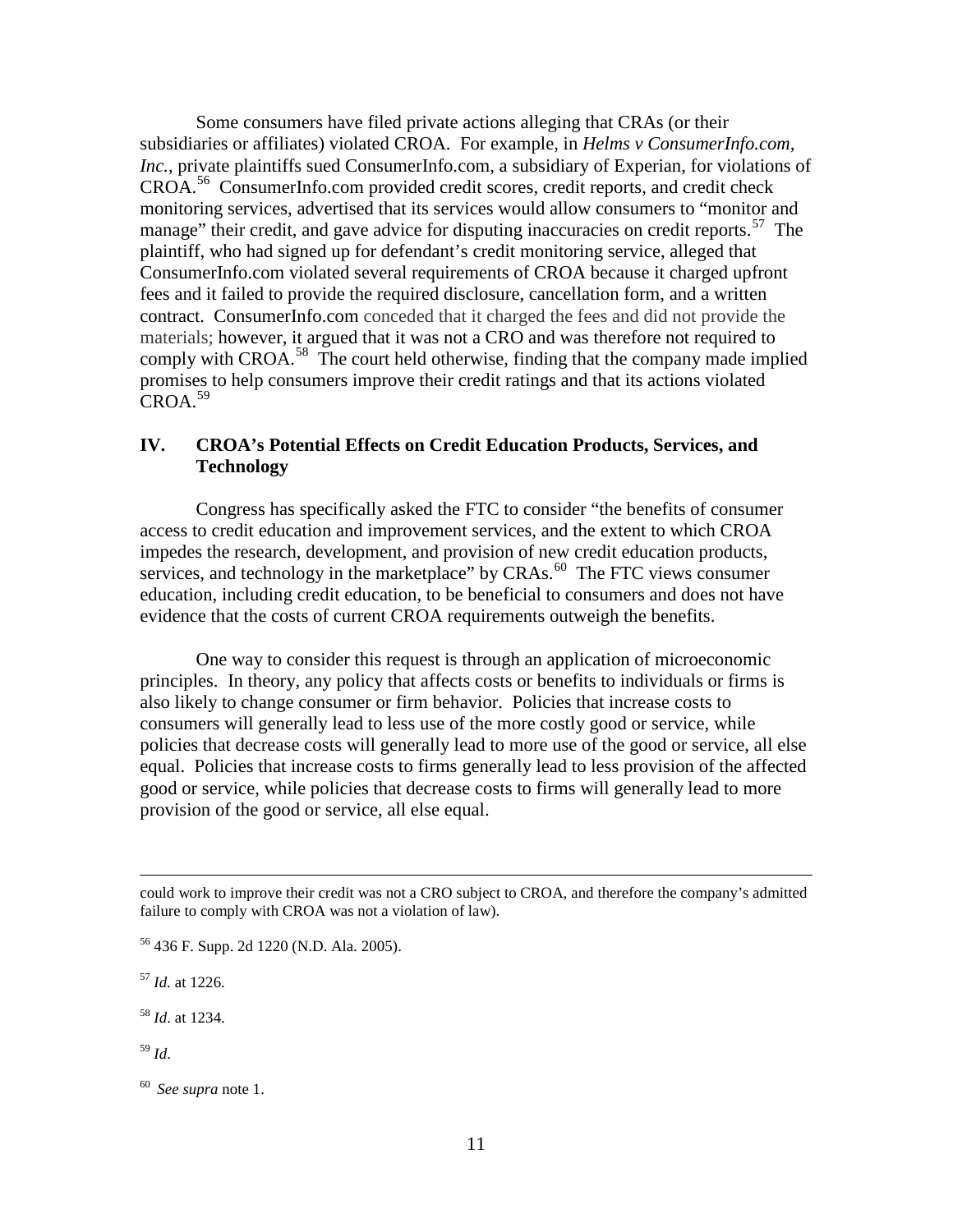In theory, CROA, like any regulation, changes costs and benefits to consumers and firms. A primary benefit of CROA is that it can improve consumer welfare by increasing the costs to illegitimate credit repair firms relative to case-by-case enforcement, thus diminishing the supply of harmful, illegitimate credit repair services. At the same time, some of these costs could diminish the provision of legitimate credit education products and services and investment in related technologies.

It is also theoretically possible that reductions in CROA restrictions could improve consumer access to credit education and improvement services, by decreasing costs to firms of developing and providing such services, which in turn might decrease the cost of consumer search and learning. CROs must comply with CROA, and CROA uses broad language to describe the activities that make an entity a CRO. Congress chose such language to prevent credit repair entities from evading coverage under CROA. As discussed above, courts have concluded that some providers of credit education and credit monitoring services were CROs because the courts interpreted the language of CROA to apply to their services in certain circumstances. CRAs (and their subsidiaries and affiliates) and others that offer or provide such services therefore face the risk of CROA liability when they provide such services. Such language therefore creates a potential risk of decreasing the credit education that CRAs (and their subsidiaries or affiliates) provide to consumers. CRAs and their subsidiaries and affiliates could avoid the risk of such liability through complying with CROA in connection with offering and providing credit monitoring services. Other provisions of CROA might also come with costs that could decrease the availability of credit education services. For example, the advance fee prohibition and the three-day cooling-off provision, which some courts have interpreted as a requirement of CROA mandating CROs wait three days after consumers sign a contract before providing services,  $61$  could make some types of products or services more difficult to provide than they would be otherwise.

Although it is theoretically possible that costs imposed on legitimate firms by CROA could diminish the provision of some legitimate credit education products and services, the FTC is not aware of any reliable evidence concerning whether and the extent to which the prospect of CROA liability or specific provisions of CROA has affected the availability to consumers of credit education or credit monitoring services, per se. In our review of the literature, we focused on empirical studies investigating the effect of credit education on consumer creditworthiness and the potential effects of CROA on credit education. Our review indicates that while there is substantial evidence of the potential benefits of credit education on credit scores, in contrast, there is a paucity of evidence on the potential effects of CROA provisions.

Several studies have examined the impact of financial and credit education on consumers' creditworthiness. In a 2015 study commissioned by the CFPB, the Urban Institute found that financial education and coaching had positive effects on certain financial outcomes, and one of two coaching programs studied improved consumers'

<span id="page-11-0"></span> <sup>61</sup> *See supra* note 37.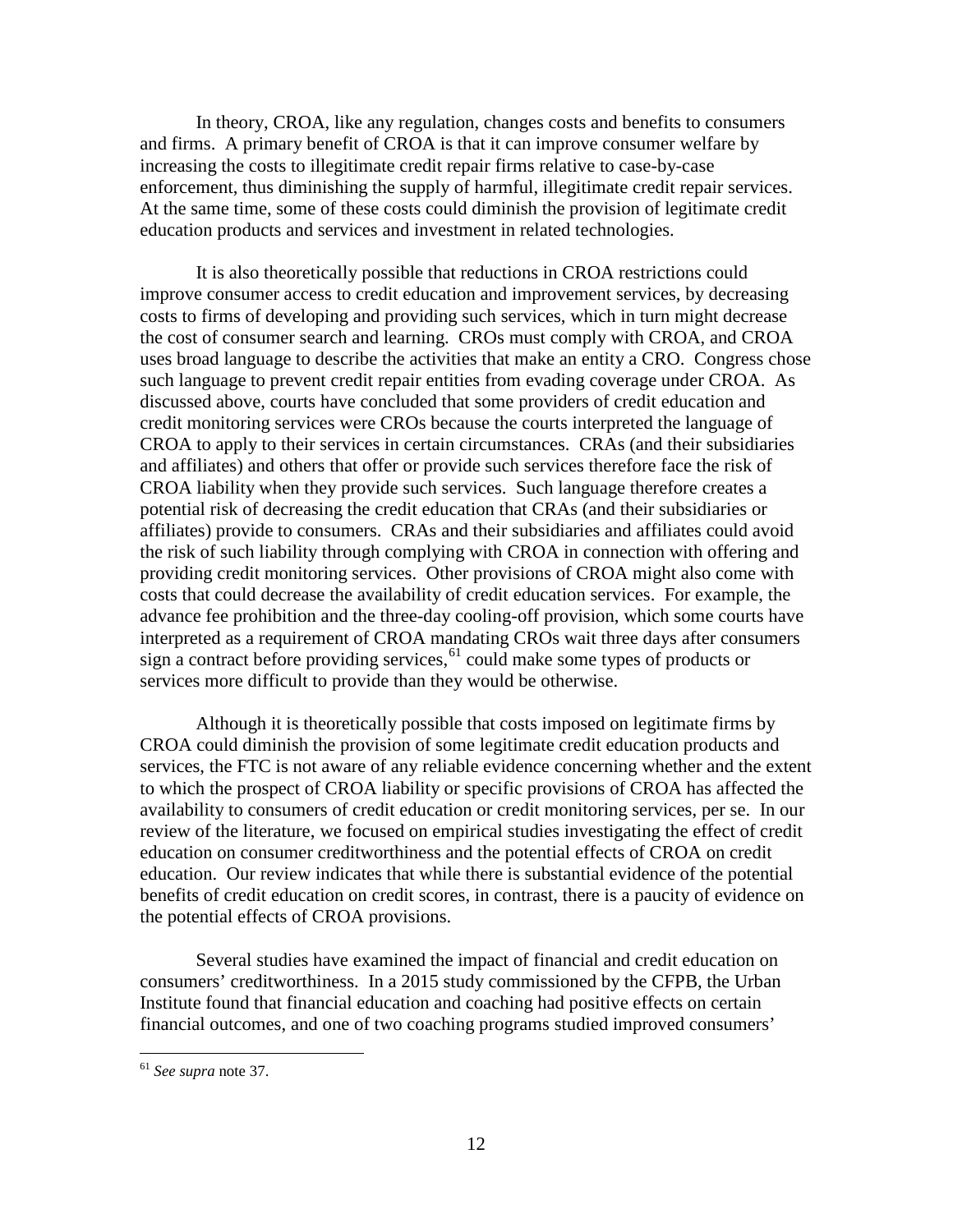credit scores.<sup>[62](#page-12-0)</sup> In a 2007 study of how individualized credit counseling can improve consumers' credit profiles, researchers from George Washington University found evidence that consumer credit profiles do improve following counseling, compared to a control group of uncounseled consumers. The study attempts to account for selection bias, finding that while much of the improvement is due to other factors that also make consumers motivated to seek counseling, some of the improvement is associated directly with counseling.<sup>[63](#page-12-1)</sup> Another study, conducted by the National Foundation for Credit Counseling and Ohio State University, found that personalized financial and credit education offered by non-profit credit counselors resulted in improvement in consumers' financial situation.<sup>[64](#page-12-2)</sup> As explained in the report on the study, such counseling is able to focus on the specific financial needs of the consumer and often includes follow-up counseling sessions if needed. [65](#page-12-3)

The Policy and Economic Research Council ("PERC") conducted research on the potential benefits of credit education services and the effect of compliance with CROA's requirements on the provision of them.<sup>[66](#page-12-4)</sup> This research is summarized in a Final Report published in 2016.<sup>67</sup> PERC conducted a study in which it offered a personalized credit

<span id="page-12-2"></span><sup>64</sup> *See* STEPHEN ROLL & DR. STEPHANIE MOULTON, OHIO STATE UNIVERSITY, THE NFCC'S SHARPEN YOUR FINANCIAL FOCUS INITIATIVE IMPACT EVALUATION, FINAL REPORT (Apr. 12, 2016), https://www.incharge.org/wp-content/uploads/2015/06/NFCC-OSU-Credit-Counseling-Statistics-Final-Report-2016.pdf.

<span id="page-12-3"></span><sup>65</sup> *See id*. at 23.

<span id="page-12-4"></span><sup>66</sup> *See* MICHAEL TURNER & PATRICK WALKER, POLICY AND ECONOMIC RESEARCH COUNCIL, PERSONALIZED CREDIT EDUCATION: CONSUMER AND SMALL BUSINESS OWNER ATTITUDES, IMPACTS AND IMPEDIMENTS, FINAL REPORT (Nov. 2016) ("Final Report"), http://www.perc.net/wpcontent/uploads/2016/11/CE\_PERC\_FinalReport\_113016web.pdf; MICHAEL TURNER & PATRICK WALKER, CRA CREDIT EDUCATION SERVICES: AN EXAMINATION OF CONSUMER IMPACTS, INTERIM REPORT (Apr. 2016), http://www.perc.net/wp-content/uploads/2016/04/Prelim\_CE\_Report.pdf; MICHAEL TURNER ET AL., POLICY AND ECONOMIC RESEARCH COUNCIL, IS CROA CHOKING CREDIT REPORT LITERACY? (Apr. 2015) ("Initial Report") http://www.perc.net/wp-content/uploads/2015/04/CROA.pdf. PERC describes itself as "a think tank that develops economic research and innovative solutions to financial access problems." *New PERC and TCAI Study Finds Federal Law Discourages Consumers from Learning About Credit Reports and Scores*, BUSINESSWIRE (Apr. 23, 2015),

http://www.businesswire.com/news/home/20150423005838/en/New-PERC-TCAI-Study-Finds-Federal-Law. PERC lists on its website the CRAs Equifax, Experian, and TransUnion and the CRA industry association, the Consumer Data Industry Association, as being among its financial supporters. *Supporters*, PERC, http://www.perc.net/about/supporters/ (last visited Aug. 17, 2017).

<span id="page-12-5"></span><sup>67</sup> *See* MICHAEL TURNER & PATRICK WALKER, "Final Report," *supra* note 66. *See also* "Interim Report," *supra* note 66. These reports, published in 2016, discuss findings from the same study of consumers who

<span id="page-12-0"></span> <sup>62</sup> *See* URBAN INSTITUTE, AN EVALUATION OF THE IMPACTS AND IMPLEMENTATION APPROACHES OF FINANCIAL COACHING PROGRAMS (Oct. 2015),

https://www.fdic.gov/news/conferences/consumersymposium/2015/presentations/theodos.pdf.

<span id="page-12-1"></span><sup>63</sup> *See* Gregory Elliehausen et al., *The Impact of Credit Counseling on Subsequent Borrower Behavior,* 41 THE JOURNAL OF CONSUMER AFFAIRS 1 (2007).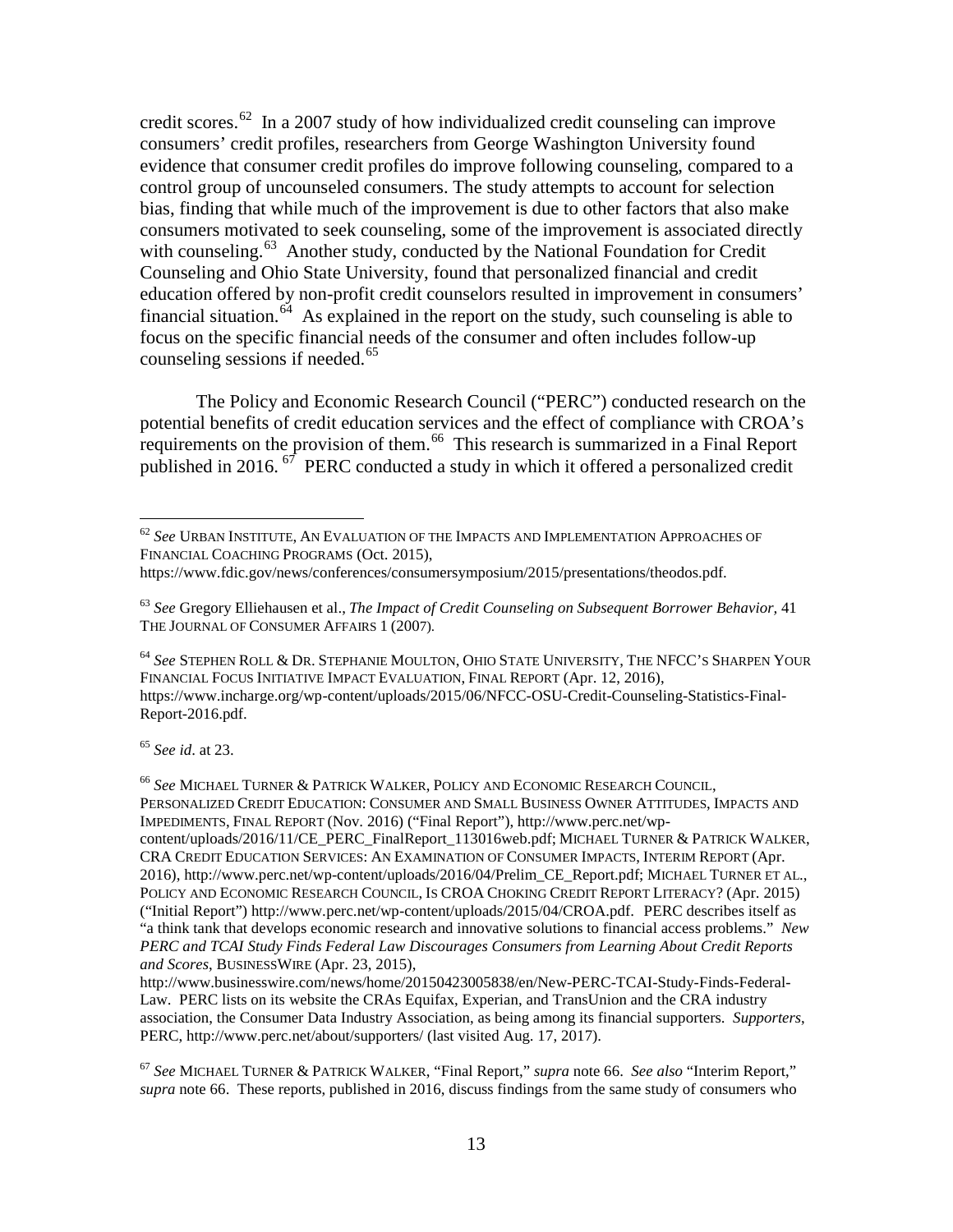education session to consumers. This session involved a forty-five minute tutorial over the telephone in which the educator instructed the consumer on various aspects of his or her credit report and score and how the consumer could improve both, for example, by paying off certain debts first or disputing inaccuracies. Using Experian's proprietary credit scores, the study examined changes in consumers' credit scores for three months, and for some consumers, nine months, after they completed the session. The study found that credit scores increased more for consumers who completed the education session than for consumers in the general population who did not receive any credit education as part of the study. This was particularly true for those with lower credit scores, who therefore had the most room for improvement.

The PERC Final Report acknowledges some limitations to the study, including use of a non-random sample, possibly leading to selection bias. Selection bias may arise because the consumers who participated in the study were those who chose to engage in a personalized credit education session, thus demonstrating an interest in improving their credit situation. These consumers could also be more motivated to take steps to improve their credit scores, for example, by reporting inaccuracies and paying off certain loans. Without a randomized control group of persons who are also motivated to improve their credit scores but who do not receive the educational session, there is no way to know if similarly motivated consumers would obtain similar improvements in their scores. These observed improvements could also have come about through consumers' own attempts to learn about their credit, or from receiving other credit education materials, including the resources discussed in Part II.

In addition to its primary focus on the possible relationship between credit education and improved credit, the PERC Final Report offers anecdotal evidence that the three-day cooling-off provision of CROA may adversely affect the likelihood that consumers will enter and successfully complete the education session that reportedly had improved consumer credit. $^{68}$  PERC acknowledges that "this study was not directly designed to measure whether and to what extent CROA regulatory requirements" affect consumer use of the services, and that the study is "far less useful in assessing the potential impacts of CROA requirements on consumer behavior."[69](#page-13-1) Nevertheless, the Final Report cites comments from participants who viewed the three-day cooling-off period negatively and expressed a preference to receive the services at the time they had chosen to call. $70$ 

were recruited to participate in Experian's Credit Advisor program. The April 2015 report draws some similar conclusions from an earlier study of consumers who participated in Experian's program.

<span id="page-13-0"></span><sup>68</sup> *See* MICHAEL TURNER & PATRICK WALKER, "Final Report" *supra* note 66 at 35-38.

<span id="page-13-2"></span><span id="page-13-1"></span><sup>69</sup> *See id.* The Final Report also cites the American Student Assistance ("ASA") "Credit Educator Final Report," the author of which suspected that the three-day waiting period accounted for a low participation rate in the ASA study. *See id.* at 38.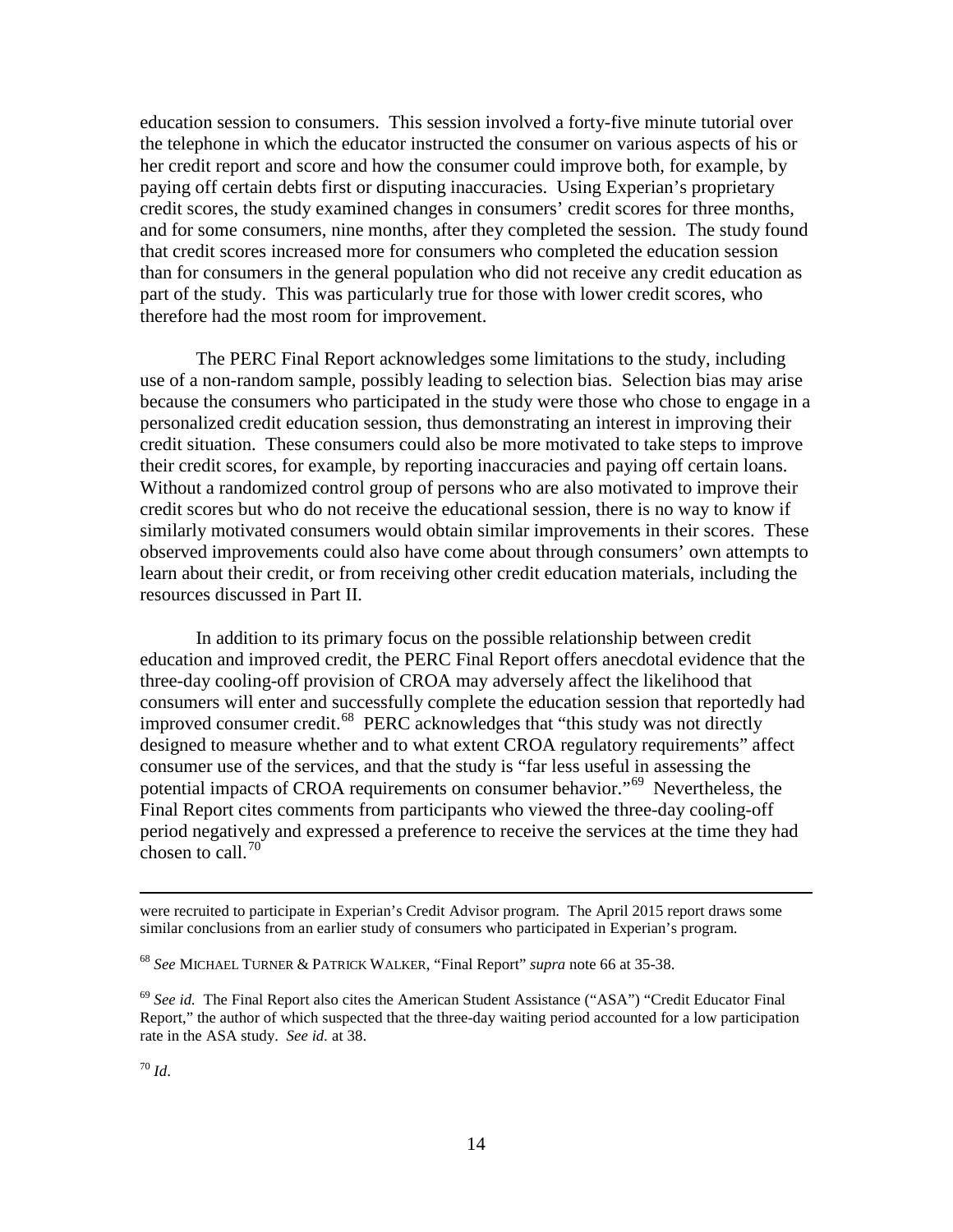The Final Report also notes that, in a 2015 study of enrollment in an Experian credit education service, there was a high drop-off rate during the sign up process<sup>[71](#page-14-0)</sup> – that is, consumers advanced partway through the sign up process but dropped off either at the scheduling stage or before.<sup>[72](#page-14-1)</sup> In a follow-up survey questioning why consumers did not complete the education session, the three-day cooling-off period was one of the most common explanations. While this result points to one potential drawback of CROA requirements, the survey has limitations, including that it requires consumers to selfreport their intended actions instead of measuring what consumers actually do, and that its results may be specific to Experian's enrollment interface testing and not generalize to experiences with other credit education programs. The study suggests that a three-day cooling-off period may have some effect on participation; however, the PERC Reports do not provide sufficient methodological detail to assess the reliability of this evidence. In addition, we lack other empirical evidence on this issue. Overall, it is premature to draw conclusions on the extent of this effect based on this single study. Also, although some consumers may be deterred from participating in credit education programs they would find valuable if they have to wait three days, others may benefit from the three-day cooling-off period because it may give them an opportunity to think about whether a particular service is right for them.<sup>[73](#page-14-2)</sup> PERC's Final Report also studied whether the CROA-required disclosure affected participation, and found that it did not.<sup>[74](#page-14-3)</sup>

## **V. Conclusion**

A positive, accurate credit history is an important component of consumers' financial well-being. Given this importance, Congress enacted—and the FTC has vigorously enforced—federal laws such as FCRA and CROA to provide consumers with rights to fair dispute procedures and protections from unfair and deceptive conduct. These laws, particularly CROA, have provided vital consumer protections and have been powerful and necessary enforcement tools. Indeed, CROA's broad language has prevented CROs from evading the law and provided the necessary flexibility to bring law enforcement actions to protect consumers.

<span id="page-14-0"></span> <sup>71</sup> *See* MICHAEL TURNER & PATRICK WALKER, "Initial Report" *supra* note 66 at 6.

<span id="page-14-1"></span><sup>72</sup> *See* MICHAEL TURNER & PATRICK WALKER, "Final Report" *supra* note 66 at 37.

<span id="page-14-2"></span><sup>&</sup>lt;sup>73</sup> The National Consumer Law Center has noted the usefulness of the three-day waiting period and other aspects of CROA as providing basic protections, such as prohibiting false claims and requiring companies to provide services before charging for them. *See* NCLC, Questions and Answers Regarding Opposition to H.R. 347; Letter from National Consumer Law Center, Americans for Financial Reform, Center for Responsible Lending, Consumer Action, Consumer Federation of America, Consumers Union, National Association of Consumer Advocates, National Council of La Raza, National Housing Resource Center, U.S. PIRG, and Empire Justice Center, to Chairman Hensarling and Ranking Member Waters, H. Comm. on Fin. Servs. (Apr. 27, 2015), Re: H.R. 347 (Royce), Facilitating Access to Credit Act (Oppose).

<span id="page-14-3"></span> $74$  The Report noted that consumers are accustomed to seeing disclaimers. Aside from the three-day cooling-off period, it did not find that any other parts of CROA created a disincentive to participate. *See* MICHAEL TURNER & PATRICK WALKER, "Final Report" *supra* note 66 at 43.